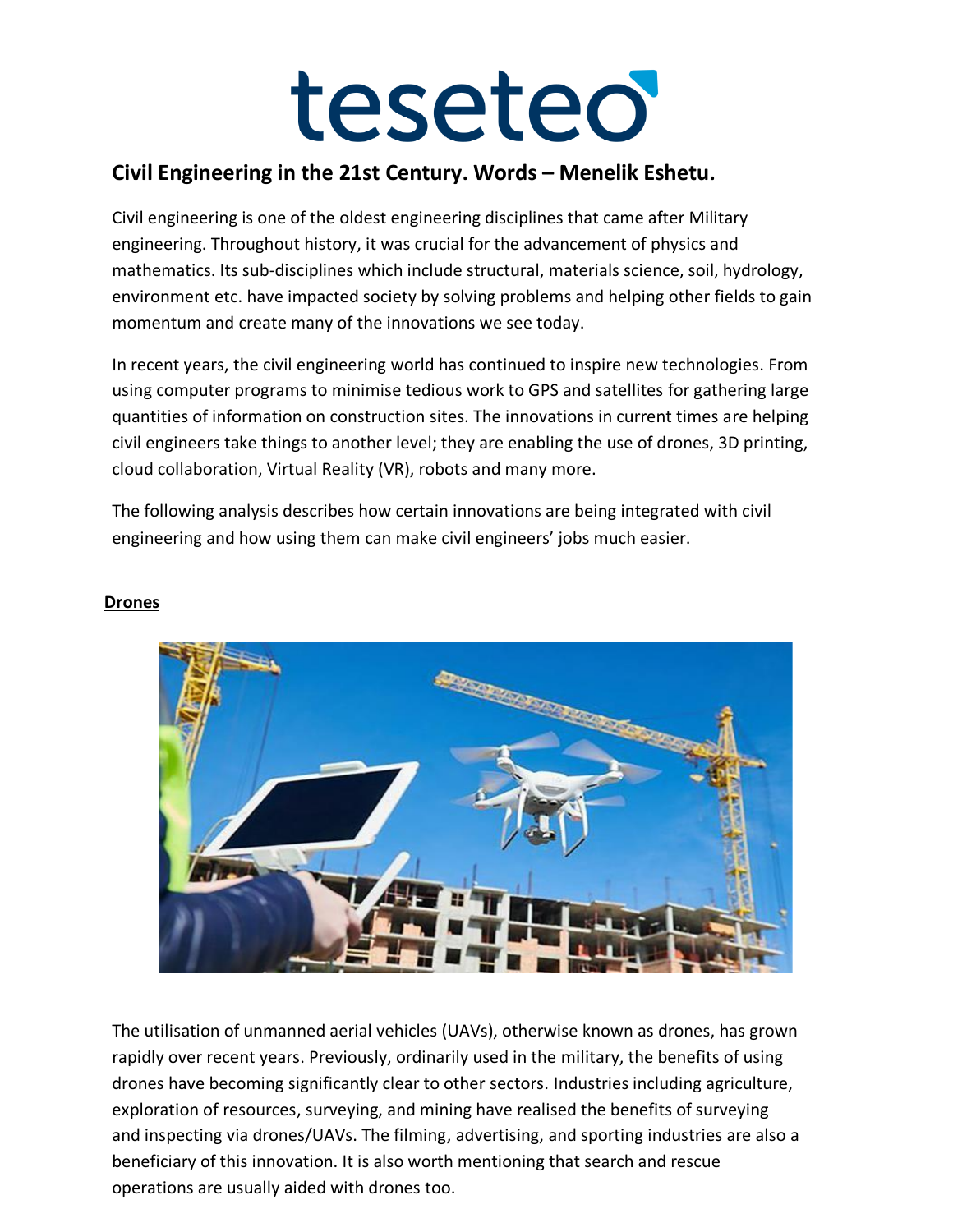Obviously, civil engineering is another industry to notice the huge potential in using drones in construction. With construction companies realising that drones can assist with activities such as site inspection, planning and health and safety - using drones has become inevitable on construction sites.

Drones can be used to quickly and efficiently survey sites and build maps; this service drastically reduces the need for human resources, heavy machinery and expensive surveying equipment enabling a more efficient allocation of personnel. It means projects are completed in less time, with less money and with more accurate results.

They can also be used to show clients progress of a project and keep the project both on track and in budget.

Drones are able to survey large areas and point out potential hazardous situations, high risk areas and increase safety where different projects are taking place. Unstable structures can be inspected without placing workers at risk. This has immense value for locations that are hard to reach such as tall buildings, on or under bridges and along busy highways.

Drones can monitor construction sites, especially large sites or those spread out over several locations, often more quickly and efficiently than on-the-ground construction workers. Drones can be equipped with infrared cameras, radar and other technology that enhances their surveillance capabilities which allows them access and to determine the integrity of structures; Identify problems before they develop through the use of maintenance assessments; Facilitate communication and surveillance which means information can be shared with personnel on site, in headquarters and with clients; And Increase the scope and frequency of inspections. Drones are being developed that incorporate X-ray technology and could create high-res 3D maps. This technology will be used to create accurate models of unknown areas behind walls or for structural monitoring of dangerous buildings, bridges, structures.

Not only tracking of construction progress is possible with drones but also tracking workers, equipment, and material on a site without disrupting ongoing activities. Drones are a costeffective and efficient way to perform site inspections.

Drones in civil engineering can add value to every phase of a project. Starting from the surveying phase, it goes along to the design phase, the construction phase and all the way to the completion of a project. The ability for project stakeholders to have accurate, real-time project data throughout all phases means that collaboration is more efficient, which helps identify and mitigate obstacles as they arise, saving time and money.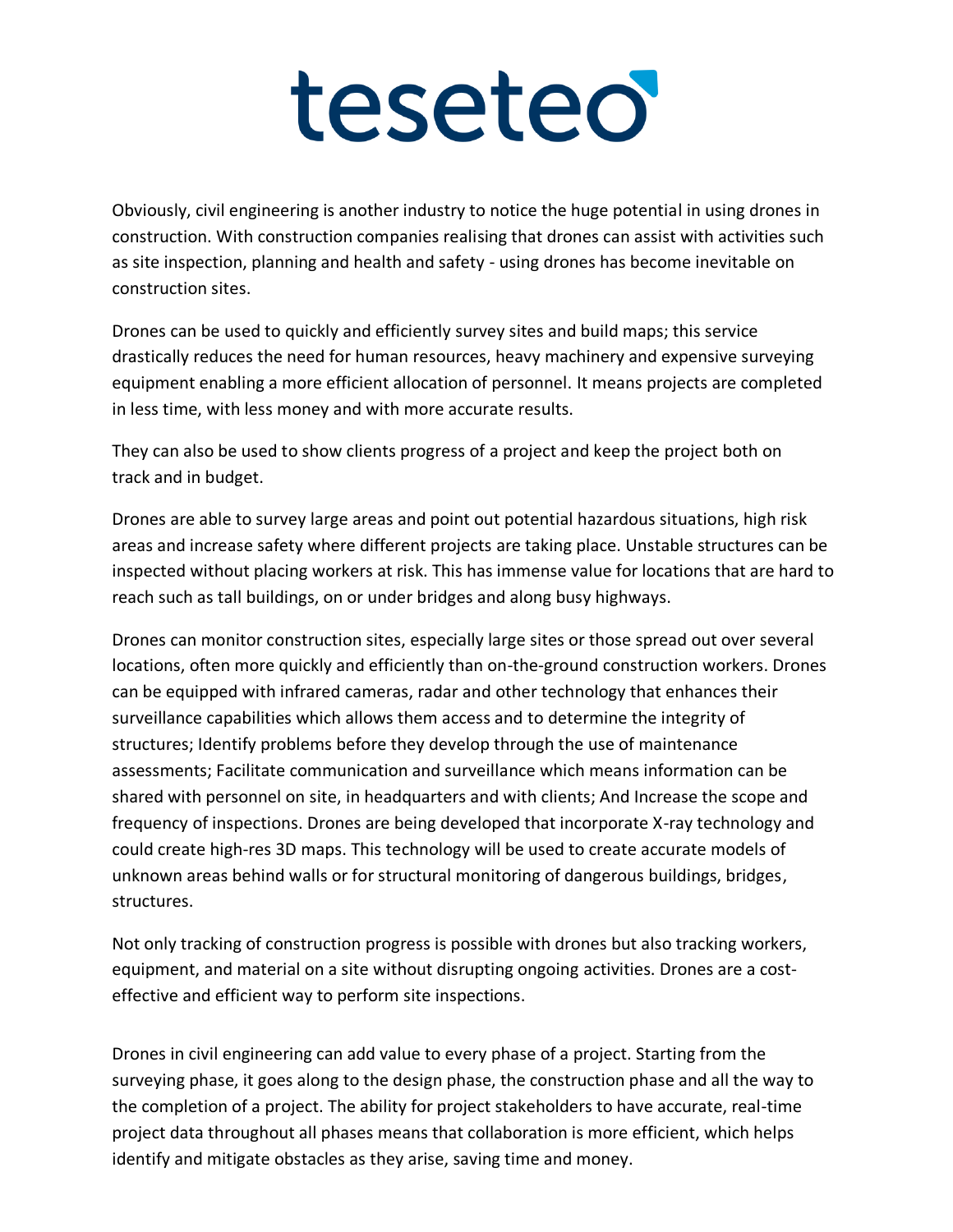Drones operator can work from a considerable distance and do not need to worry about natural or artificial barriers to the line of sight. And the information gathered from drones can serve for various purposes. They can be transmitted, shared and printed. Software can turn them into topographical maps, heat-maps and more.



There is another huge plus for using drones - battery-operated drones produce no toxic fumes. This makes them environmentally friendly machineries on construction sites.

Considering as to the variety of ways that drones can be used to help keep workers safe, they could soon be as common on construction sites as excavators and trucks. As drone technology continues to advance, their usage in the construction industry is only expected to increase, especially if they can continue to improve worker safety, overall efficiency and reduce costs for contractors. The drone will soon dominate a lot of construction engineering projects because of its practicality and affordability.

But even though drones have huge positive impacts, a few years ago there were some obstacles and hesitancy in using them on construction sites. And it was largely because the quality of drones available at the time were not adequate - high quality drones were expensive and required significant training. Today, drone technology has advanced far beyond and has overcome the hesitancy and is seen as a major tool in the engineer's toolbox.

There are also some fightbacks from the surveyors' community that drones can capture much of the exterior of a building and dodge the need for skilled surveyors and their laser scanning equipment. However, drones are there to complement surveyors on their existing skillset by offering new insights. Furthermore, even maps and models created with drone data will require official signoffs from licensed surveyors. Therefore, drone and surveyors should work hand in hand together to gain the great advantages of drones for surveying.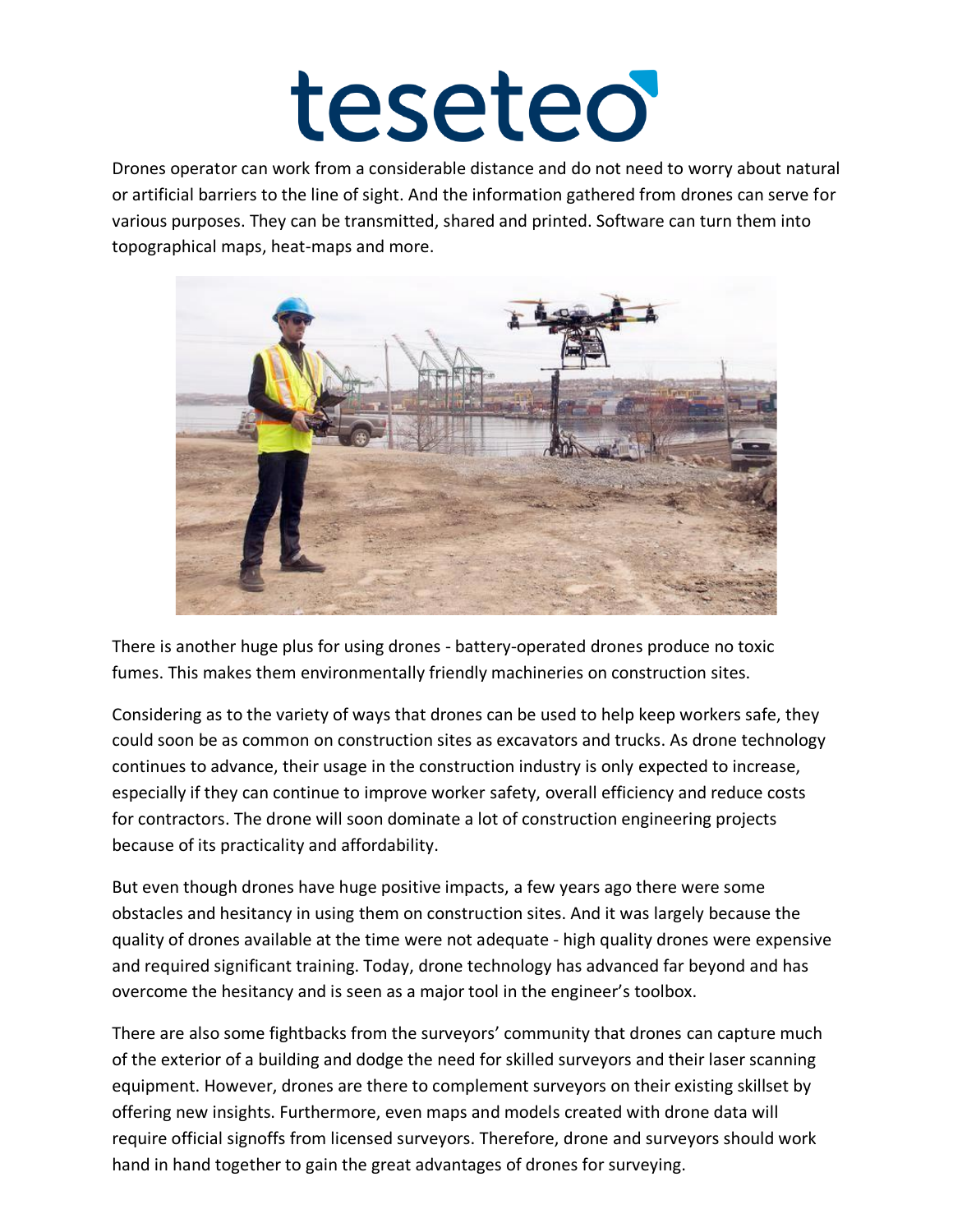**Basestone**



BaseStone is a UK based cloud collaboration tool that is use by civil engineers. Built for construction teams to access, gather and communicate information, Basestone is available online and over the phone which allows real time and remote sharing of data on construction projects. Throughout the project, BaseStone digitizes and streamlines processes for better project delivery; it makes review processes much faster and helps construction teams have improved collaborations.

Basestone is a cloud-based construction management application suitable for different purposes. It offers on-site data capture, accounting, project management and a mobile app for iOS devices which can be handy especially on construction sites.

It also has an offline mode; if an internet connection is not available; data is backed up and saved so it can be exported and downloaded when a connection is available.

Problems or concerns can also be linked to locations on drawings with Basestone. These issues then can be reviewed by other team members and comments or solutions can be communicated back without the need for the team members to meet.

BaseStone can generate schedules, problem reports, and streamline site-based tasks and workflows. BaseStone ensures that general contractors, construction managers, project managers, superintendents, subcontractors, architects, engineers and owners have the right information in their hands at the right time. This advantage gives visibility over issues as they are raised and resolves them faster - reducing the risk of delays and unproductivity.

BaseStone provides construction professionals, project managers, and other stakeholders with a centralised hub where they can securely store and access information like project documents, files, and much more.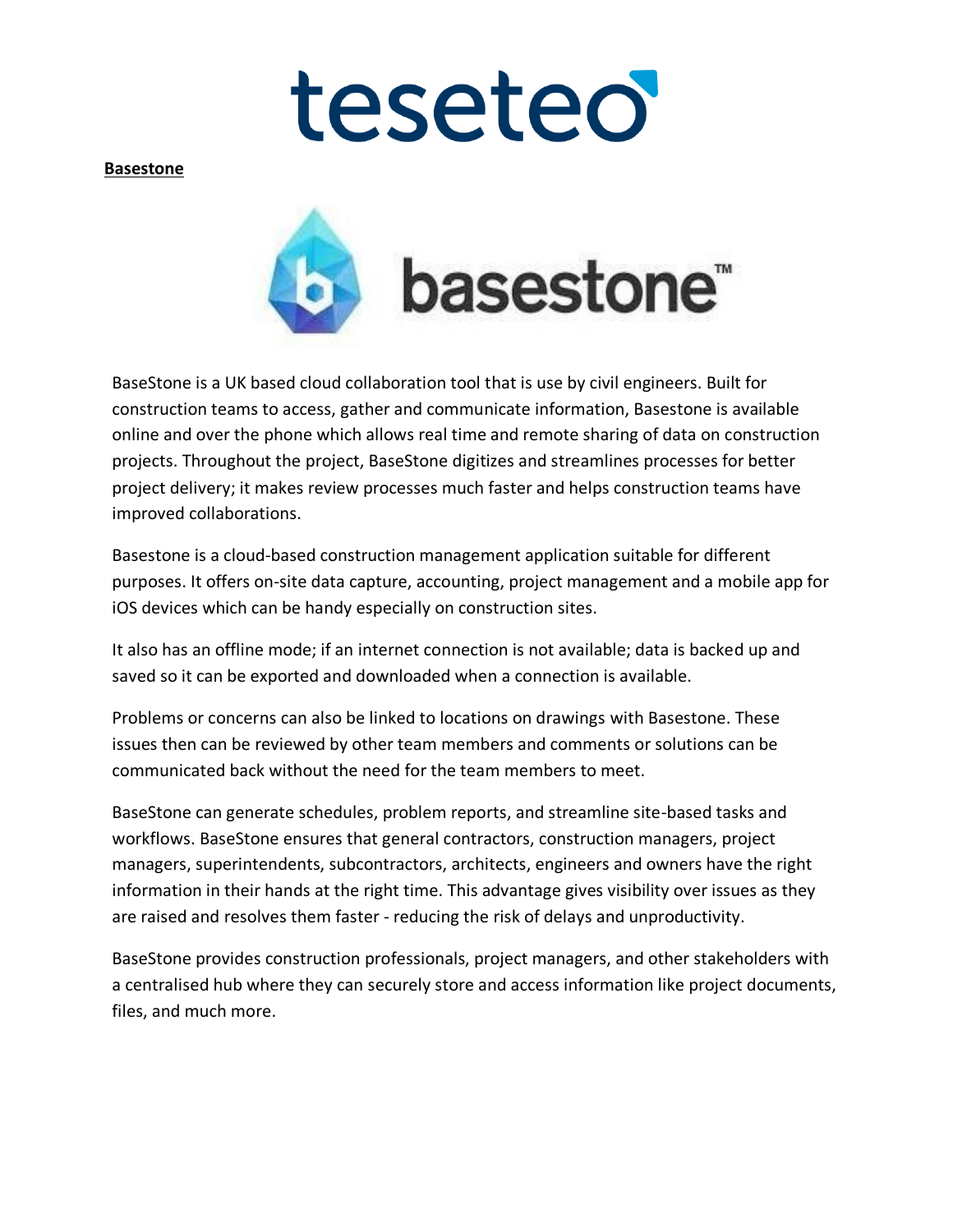teseteo

#### **3D Printing**



3D printing (formally known as Additive Manufacturing (AM)) is a manufacturing process that builds layers to create a three-dimensional solid object from a digital model. It is particularly useful for prototyping and for the [manufacturing o](https://www.designingbuildings.co.uk/wiki/Manufacture)f geometrically complex [components.](https://www.designingbuildings.co.uk/wiki/Component) 3D printing is increasingly being used in different areas. In medical, 3D printing is now utilised to create high quality bones for the purposes of transplants. 3D printing is also valuable in creating human tissues such as artificial blood vessels that can be used in coronary bypass surgery. Dentists are using 3D printing to create a plaster model of the mouth or to replace patient's teeth. Architectural modellings are one of the major areas that are using 3D printing for developing prototypes to facilitate the communication between architect and client. In aerospace and automotive field industry - 3D printing has numerous contributions too.

In the [construction industry,](https://www.designingbuildings.co.uk/wiki/Construction_industry) [3D printing c](https://www.designingbuildings.co.uk/wiki/3d_printing)an be used to create [components o](https://www.designingbuildings.co.uk/wiki/Component)r to print entire [buildings.](https://www.designingbuildings.co.uk/wiki/Building) [Construction i](https://www.designingbuildings.co.uk/wiki/Construction)s well-matched to [3D printing a](https://www.designingbuildings.co.uk/wiki/3d_printing)s much of the information necessary to create structures exists from the design process. Recently, the development of [Building](https://www.designingbuildings.co.uk/wiki/Building_Information_Modelling)  [Information Modelling](https://www.designingbuildings.co.uk/wiki/Building_Information_Modelling) [\(BIM\)](https://www.designingbuildings.co.uk/wiki/Bim) in particular may facilitate greater use of [3D printing.](https://www.designingbuildings.co.uk/wiki/3d_printing)

[3D printing m](https://www.designingbuildings.co.uk/wiki/3d_printing)ay allow faster and more accurate [constructions](https://www.designingbuildings.co.uk/wiki/Construction) of complex structures as well as minimising [labor](https://www.designingbuildings.co.uk/wiki/Labour) [costs a](https://www.designingbuildings.co.uk/wiki/Cost)nd [waste.](https://www.designingbuildings.co.uk/wiki/Waste) It might also enable [construction t](https://www.designingbuildings.co.uk/wiki/Construction)o be undertaken in harsh or dangerous [environments n](https://www.designingbuildings.co.uk/wiki/Environment)ot suitable for a human workforce such as on the moon or Mars.

The potential of this innovative building technique resides in the freedom to create any geometrical forms without the usual constraints. Rebuilding whole cities after a natural disaster, giving shelter to homeless people, and building more sustainable habitats are only few problems that 3D printing can assist with.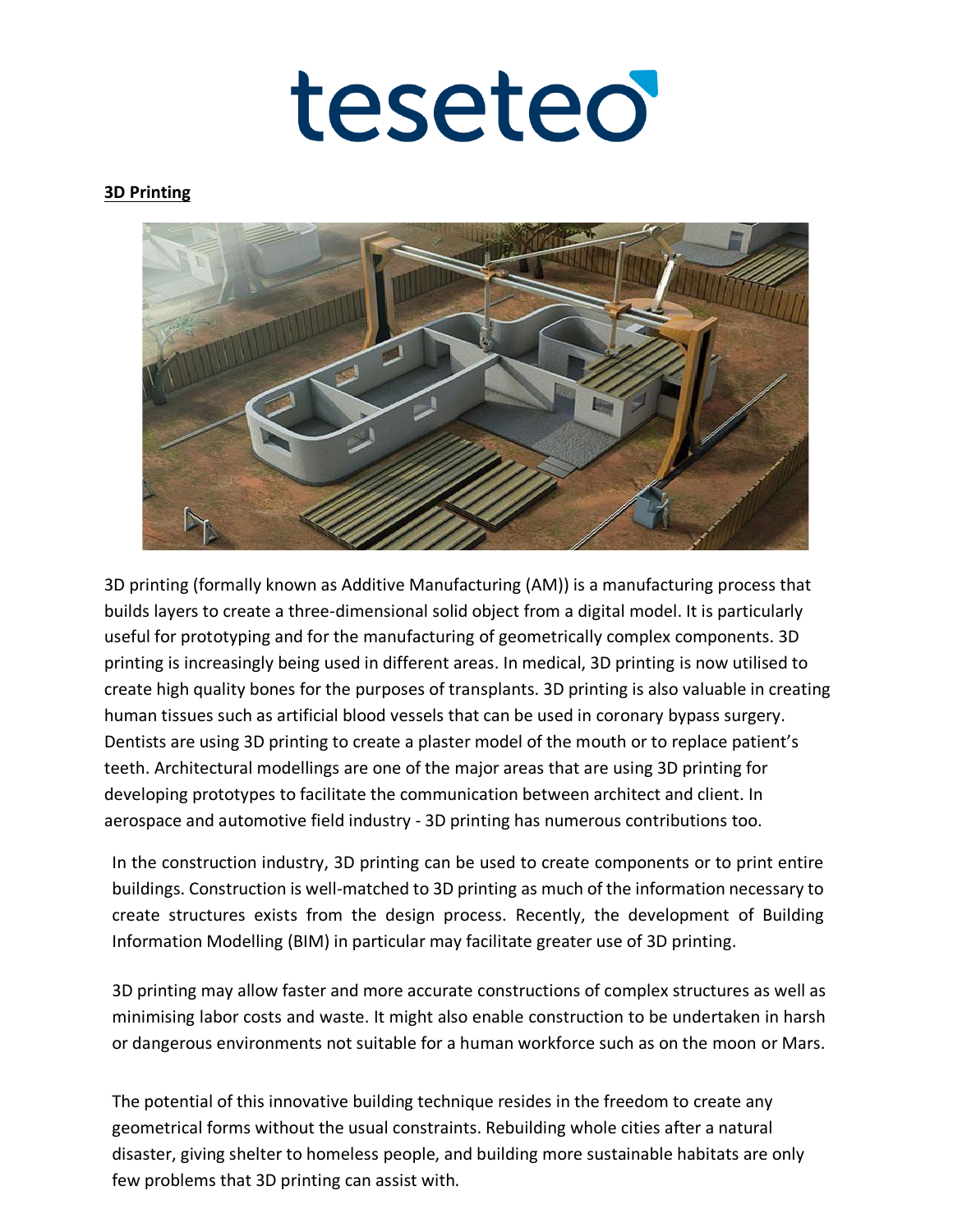3D Printing in the construction industry means greatly reduced production time. That is because the machines themselves are extremely fast, some of them are capable of manufacturing 600 to 800 square-foot (55 to 75-square-meter) homes in just 24 hours.

Also, 3D printers do not use additional tooling. They have the construction programmed and they just produce it, there is no need for additional support, different materials, and other aspects that traditional methods require. The main advantage of using 3D printing in the construction industry is costreductionfrommaterialwaste.That'sbecausea3Dprinteruses exactly the amount of material they need. Not only that, but they are also capable of using recycled materials which also benefits the environment.



As mentioned above, using 3D printing allows for less material usage and involves fewer people to work on constructions. 3D printing is also a much faster technology. Those factors drastically reduce the costs of building structures. 3D printers also reduce supply costs and their working hours of the printers are more adjustable - good news for clients and construction contractors.

The other key benefit of using 3D printing in the construction industry is all the innovative solutions it brings. 3D printing allows for mass customisation and complex shapes that cannot be produced in other ways. 3D printers can be designed to use solar, wind, or hydro powers providing green construction projects. They also enable regionsthatdon'tyethaveaccessto electricity to print environmentally friendly structures with local resources. Since 3D printing now allows structures to be created more quickly, it is ideal to combat the housing crisis.

However, unlike 3D printing applications in other areas, structures in the civil engineering world are at a much larger scale. They are subjected to complex forces throughout their lifetime which includes different types of loadings, gravity, wind, seismic, etc. Therefore, it is challenging to develop suitable printers and materials. Yet the integration of 3D printing with civil engineering looks promising.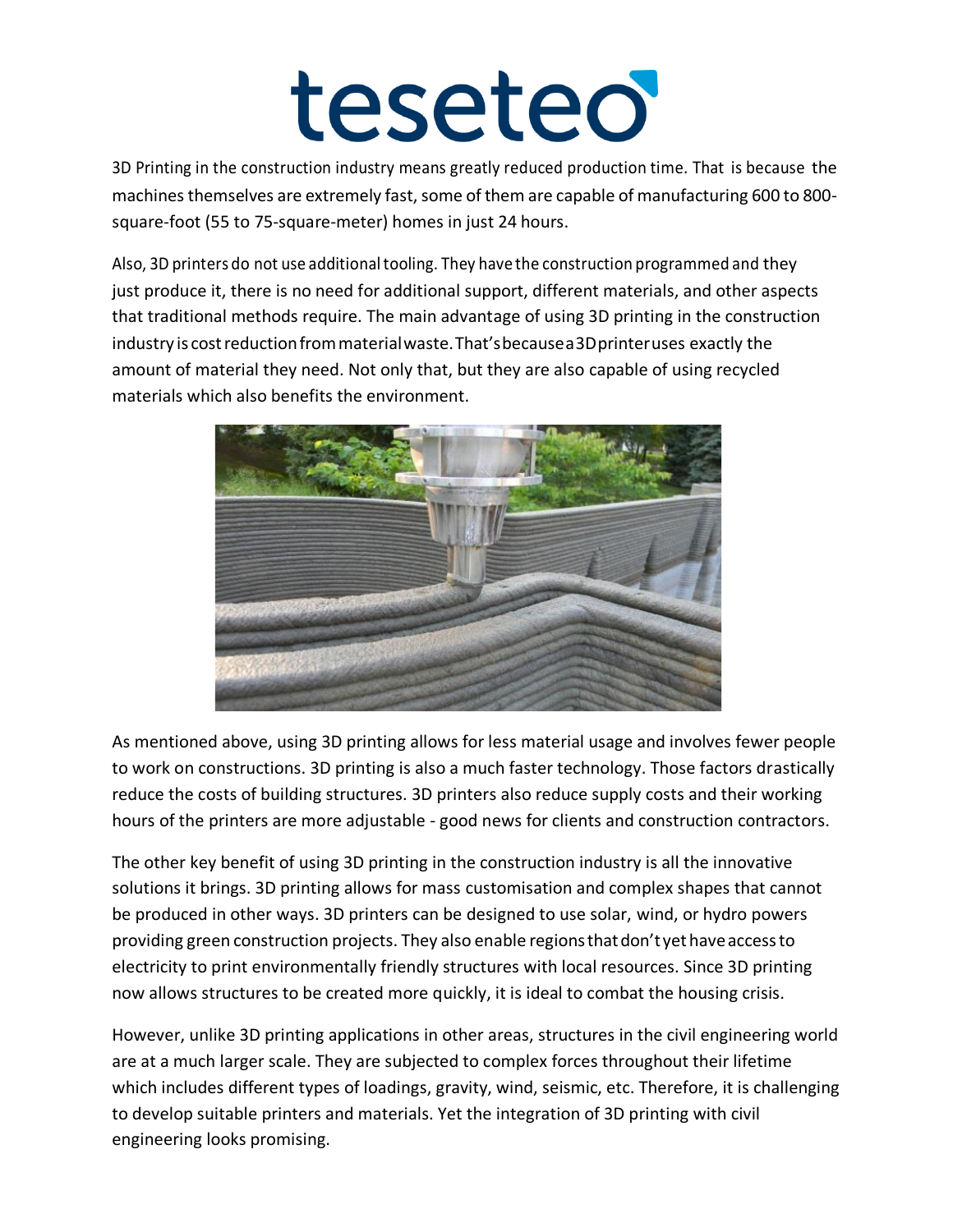teseteo

#### **Virtual Reality (VR) and Augmented Reality (AR)**



Before seeing how VR and AR are changing the civil engineering world, it is essential to know the difference between them. [Augmented reality \(AR\) a](https://www.fi.edu/augmented-reality)dds digital elements to a live view often by using the camera on a smartphone. Examples of augmented reality experiences include Snapchat lenses and the game Pokémon Go. But [Virtual reality \(VR\) i](https://www.fi.edu/virtual-reality)mplies a complete immersion experience that shuts out the physical world. Using VR devices such as HTC Vive, Oculus Rift or Google Cardboard, users can be transported into a few real-world and imagined environments. While VR is more immersive, AR provides further freedom for the users.

One of the biggest impacts **AR** has had on the architectural and construction industries is the ability to more realistically visualise a project. It blends the user's real-world environment with virtual renderings to be viewed on a screen. A lot of people have trouble visualising an end product from a set of 2D drawings, while a 3D model can help people see the product itself. AR, ontheotherhand,projectsvirtualimagesintotheuser'slineofsight,and has the potential to be used on-site as a tool for creating the structure exactly as a design intended. This could greatly speed up construction projects and minimise the number of errors made during building processes.

Augmented reality data can be fed to the virtual reality model in real-time so that inventory is tracked and updated on the model. The reverse is also possible, where the virtual model feeds data to the smart device to provide reference information directly to contractors.

**VR** is proving to be an effective planning and visualizing tool. By providing an immersive virtual environment, engineers and architects can get a better sense for a building before it is physically constructed which enables them to make more informed and accurate design decisions. Using a combination of Building Information Modeling (BIM) technology and immersive VR headsets - architects, project managers, engineers, and others involved in the project can identify design flaws and plans before building activities takes place. The more